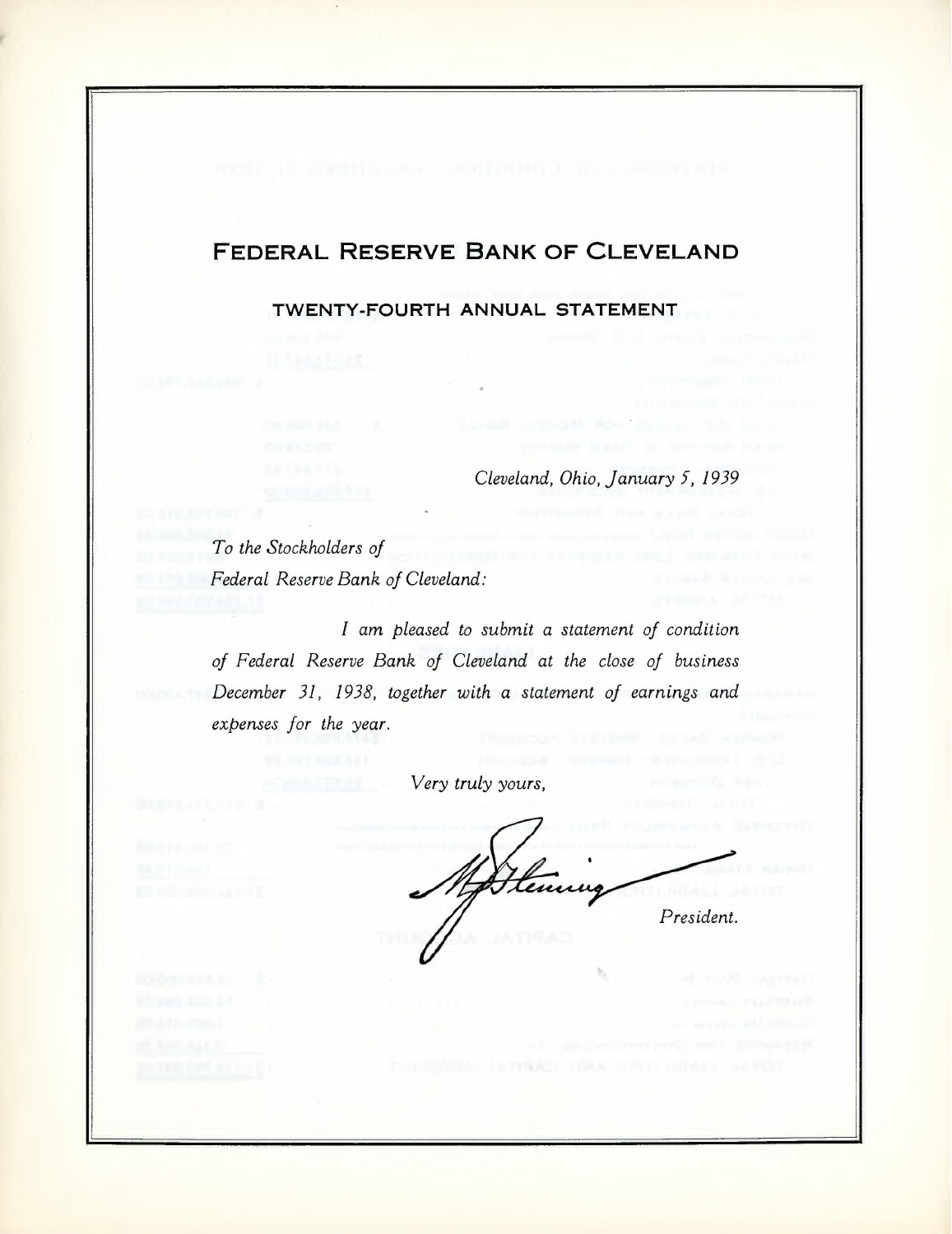### STATEMENT OF CONDITION-DECEMBER 31, 1938

## **ASSETS ASSETS**

| <b>GOLD CERTIFICATES ON HAND AND DUE FROM</b>                                                       |               |
|-----------------------------------------------------------------------------------------------------|---------------|
| U.S. TREASURY  \$783,881,297.91                                                                     |               |
|                                                                                                     |               |
|                                                                                                     |               |
|                                                                                                     |               |
| <b>BILLS AND SECURITIES:</b>                                                                        |               |
| BILLS DISCOUNTED FOR MEMBER BANKS  \$<br>245.040.00                                                 |               |
| BILLS BOUGHT IN OPEN MARKET<br>50.528.09                                                            |               |
| INDUSTRIAL ADVANCES $\cdots \cdots \cdots \cdots \cdots \cdots \cdots$ 617,847.43                   |               |
| U.S. GOVERNMENT SECURITIES  257,819,500.00                                                          |               |
| TOTAL BILLS AND SECURITIES  \$ 258,732.915.52                                                       |               |
| $UNCOLLECTED ITEMS$ (CHECKS AND OTHER ITEMS IN PROCESS OF COLLECTION) $\cdots \cdots \cdots \cdots$ | 74.508.896.49 |
| BANK PREMISES, LESS RESERVES FOR DEPRECIATION                                                       | 6.016.846.02  |
|                                                                                                     |               |
|                                                                                                     |               |

# **EXAMPLE LIABILITIES**

| FEDERAL RESERVE NOTES IN ACTUAL CIRCULATION \$ 427,467,430.00                                        |               |
|------------------------------------------------------------------------------------------------------|---------------|
| DEPOSITS:                                                                                            |               |
| MEMBER BANKS-RESERVE ACCOUNTS $\cdots \cdots$ \$477,880,351,72                                       |               |
| U.S. TREASURER-GENERAL ACCOUNT $\cdots$ 116.295.676.59                                               |               |
|                                                                                                      |               |
|                                                                                                      |               |
| <b>DEFERRED AVAILABILITY ITEMS (CHECKS AND OTHER ITEMS FOR WHICH CREDIT HAS</b>                      |               |
| BEEN DEFERRED PENDING LAPSE OF SUFFICIENT TIME IN WHICH TO COLLECT THEM)                             | 75.046.512.26 |
|                                                                                                      | 133,518.52    |
| TOTAL LIABILITIES <b>WELLS</b> AND CONTROLLER MALLERY AND TOTAL LIABILITIES <b>ALLERY</b> 200.929.83 |               |

### **CAPITAL ACCOUNT**

|                                                          | 14.322.789.59 |
|----------------------------------------------------------|---------------|
|                                                          | 1.007.416.00  |
|                                                          |               |
| TOTAL LIABILITIES AND CAPITAL ACCOUNT \$1,154,703,397.92 |               |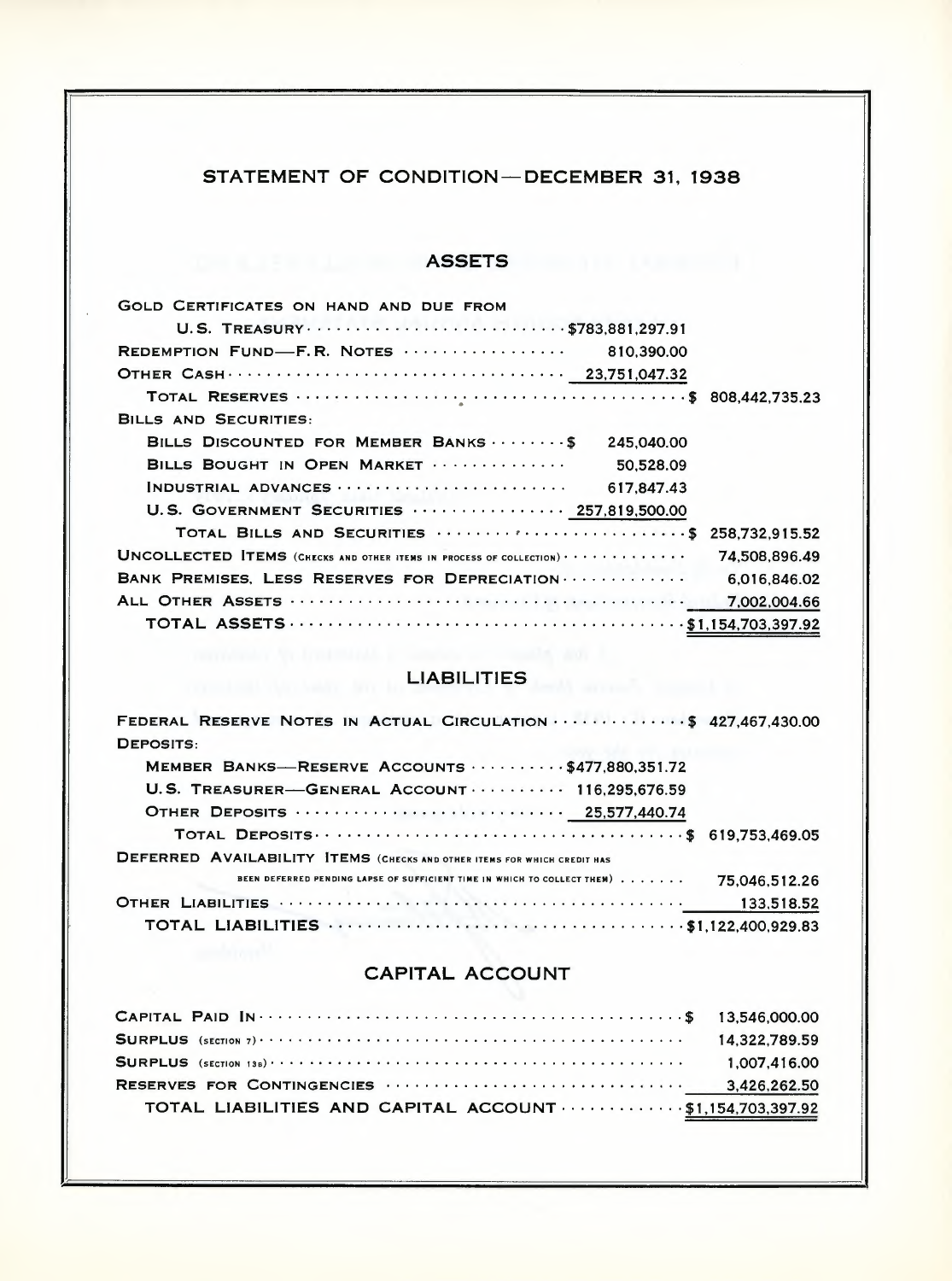### STATEMENT OF EARNINGS AND EXPENSES FOR YEAR 1938

| ASSESSMENT FOR BOARD OF GOVERNORS \$159,503.41          |  |
|---------------------------------------------------------|--|
| COST OF FEDERAL RESERVE CURRENCY  131,743.26 291,246.67 |  |
|                                                         |  |
|                                                         |  |

### ADDITIONS TO CURRENT NET EARNINGS:

| PROFITS ON SALES OF U.S. GOVT. SECURITIES  \$ 816,488.17 |  |
|----------------------------------------------------------|--|
|                                                          |  |
| TOTAL ADDITIONS \$ 838,947.58                            |  |

comment of the comment of

DEDUCTIONS FROM CURRENT NET EARNINGS:

 $\sim$   $\sim$ 

 $\sim 10^{-1}$ 

| PRIOR SERVICE CONTRIBUTIONS TO RETIREMENT        |  |
|--------------------------------------------------|--|
|                                                  |  |
|                                                  |  |
| TOTAL DEDUCTIONS \$ 462,284.68                   |  |
| NET ADDITION TO CURRENT NET EARNINGS  376,662.90 |  |
|                                                  |  |

#### DISTRIBUTION OF NET EARNINGS

| <b>RESERVE FOR LOSSES ON INDUSTRIAL ADVANCES</b> $(s_{ECI(0)138}) \cdot \cdot \cdot \cdot \cdot \cdot \cdot$ 20,000.00 |        |
|------------------------------------------------------------------------------------------------------------------------|--------|
| <b>PAID TO THE UNITED STATES</b> (SECTION 13B)                                                                         | 227.04 |
|                                                                                                                        |        |
|                                                                                                                        |        |
|                                                                                                                        |        |